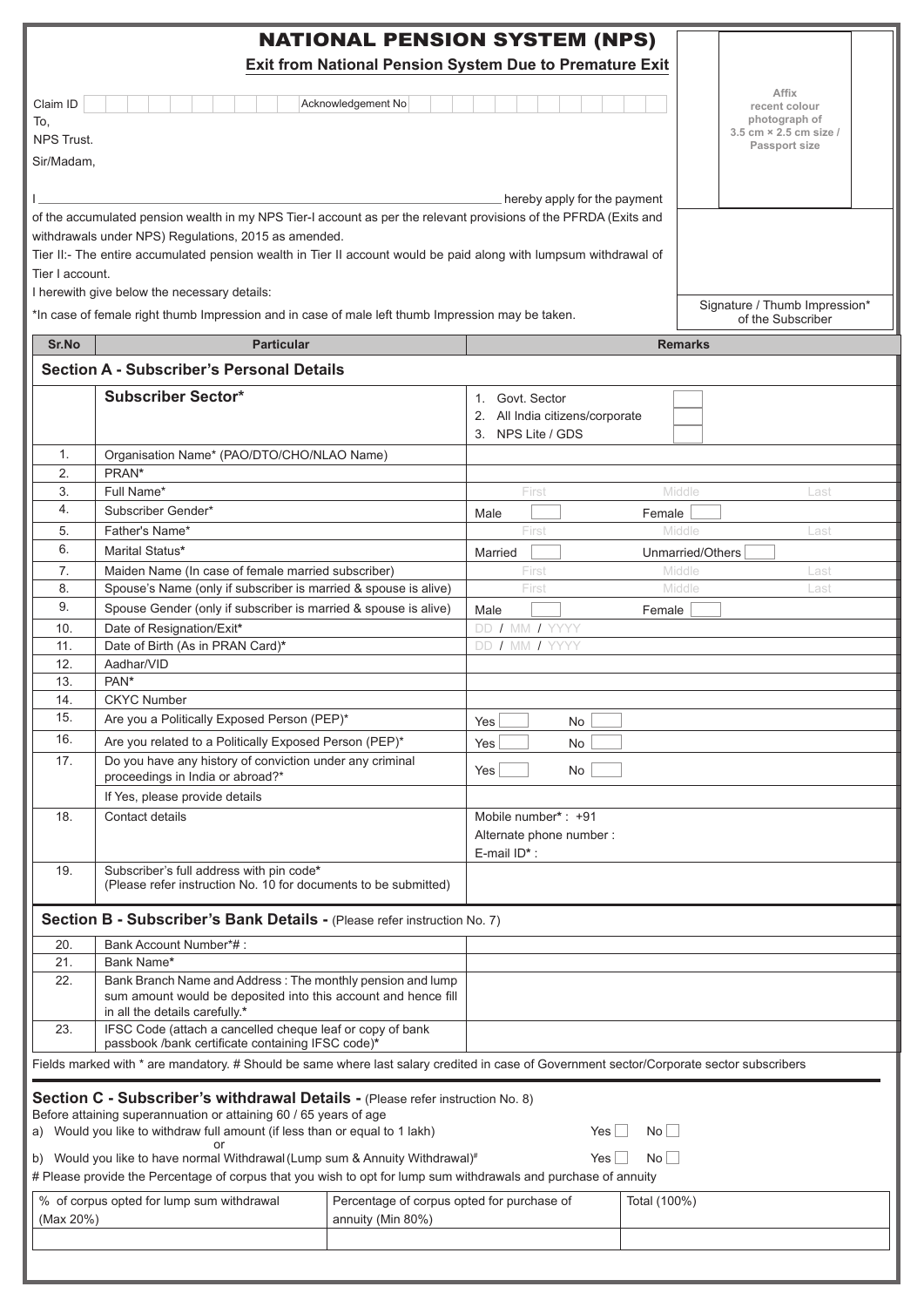| Section D - Subscriber's Annuity Details (Please refer instruction No. 15 & 16) (Not to be filled in case of complete withdrawal)                                                                                                                                                                                                                                                                                                                      |                                                                                                                                                                                                                                                                                |  |  |  |
|--------------------------------------------------------------------------------------------------------------------------------------------------------------------------------------------------------------------------------------------------------------------------------------------------------------------------------------------------------------------------------------------------------------------------------------------------------|--------------------------------------------------------------------------------------------------------------------------------------------------------------------------------------------------------------------------------------------------------------------------------|--|--|--|
| Select Annuity Service Provider (please tick one of the below options as per your choice)<br>Life Insurance Corporation of India<br>HDFC Life Insurance Company Ltd<br><b>ICICI Prudential Life Insurance</b><br>SBI Life Insurance Company Ltd<br>Star Union Dai-ichi Life Insurance Company Limited                                                                                                                                                  |                                                                                                                                                                                                                                                                                |  |  |  |
| Select Annuity Scheme (please tick one of the below options as per your choice)<br>Annuity for Life<br>Annuity for Life with return of purchase price on death<br>Annuity payable for life with 100% annuity payable to spouse on death of annuitant<br>Annuity payable for life with 100% annuity payable to spouse on death of annuitant with return on purchase of annuity<br>NPS-Family Income option (Default annuity)<br>Other (Please Specify). |                                                                                                                                                                                                                                                                                |  |  |  |
| Select Annuity Frequency: Please tick one of the below options as per your choice. (For Government Subscriber, annuity frequency is monthly only)<br>Monthly<br>Quarterly<br><b>Half Yearly</b>                                                                                                                                                                                                                                                        | Annual                                                                                                                                                                                                                                                                         |  |  |  |
| DD / MM / YYYY<br>* Signature/Thumb Impression of the Subscriber<br>Date:<br>*In case of female right thumb Impression and in case of male left thumb Impression may be taken                                                                                                                                                                                                                                                                          |                                                                                                                                                                                                                                                                                |  |  |  |
| Section E - Subscriber's Nomination Details*                                                                                                                                                                                                                                                                                                                                                                                                           |                                                                                                                                                                                                                                                                                |  |  |  |
| Nomination Details: Applicable to those eligible sums as per regulations.<br>Nominee must be immediate family member of subscriber (Spouse, Children<br>etc) in general except for exceptions as provided in Regulations.                                                                                                                                                                                                                              | Name:<br>Relationship:<br>Percentage Share:<br>Date of Birth of Nominee (Only in case of minor) : DD / MM / YYYY<br>Guardian Name (Only in case of minor)<br>Guardian DOB (Only in case of minor)<br>Address & Contact Details :                                               |  |  |  |
|                                                                                                                                                                                                                                                                                                                                                                                                                                                        | Guardian Signature (Only in case of minor)                                                                                                                                                                                                                                     |  |  |  |
|                                                                                                                                                                                                                                                                                                                                                                                                                                                        | Name:<br>Percentage Share:<br>Relationship:<br>Date of Birth of Nominee (Only in case of minor) : DD / MM / YYYY<br>Guardian Name (Only in case of minor)<br>Guardian DOB (Only in case of minor)<br>Address & Contact Details :                                               |  |  |  |
|                                                                                                                                                                                                                                                                                                                                                                                                                                                        | Guardian Signature (Only in case of minor)<br>Name:<br>Relationship:<br>Percentage Share:<br>Date of Birth of Nominee (Only in case of minor) : DD / MM / YYYY<br>Guardian Name (Only in case of minor)<br>Guardian DOB (Only in case of minor)<br>Address & Contact Details : |  |  |  |
| Guardian Signature (Only in case of minor)<br>Section F - Subscriber's Family Member Details* (To be filled in case subscriber has selected Joint Life Policy or NPS-Family Income option)                                                                                                                                                                                                                                                             |                                                                                                                                                                                                                                                                                |  |  |  |

| Sr.No. | <b>Details</b>                                                                      | <b>Full Name</b> | Aadhar/VID | <b>PAN</b> <sup>\$</sup> | Date of Birth  |
|--------|-------------------------------------------------------------------------------------|------------------|------------|--------------------------|----------------|
| ι.     | Spouse <sup>\$</sup>                                                                |                  |            |                          | DD / MM / YYYY |
| 2.     | Dependent Mother (if living)                                                        |                  |            |                          | DD / MM / YYYY |
| 3.     | Dependent Father (if living)                                                        |                  |            |                          | DD / MM / YYYY |
| 4.     | Child 1 (if living)                                                                 |                  |            |                          | DD / MM / YYYY |
| 5.     | Child 2 (if living)                                                                 |                  |            |                          | DD / MM / YYYY |
| 6.     | Child 3 (if living)                                                                 |                  |            |                          | DD / MM / YYYY |
|        | Note: In case of children being more than 3, please specify in an additional sheet. |                  |            |                          |                |

\$ Mandatory in case subscriber opts for Joint Life Policy & NPS-Family Income option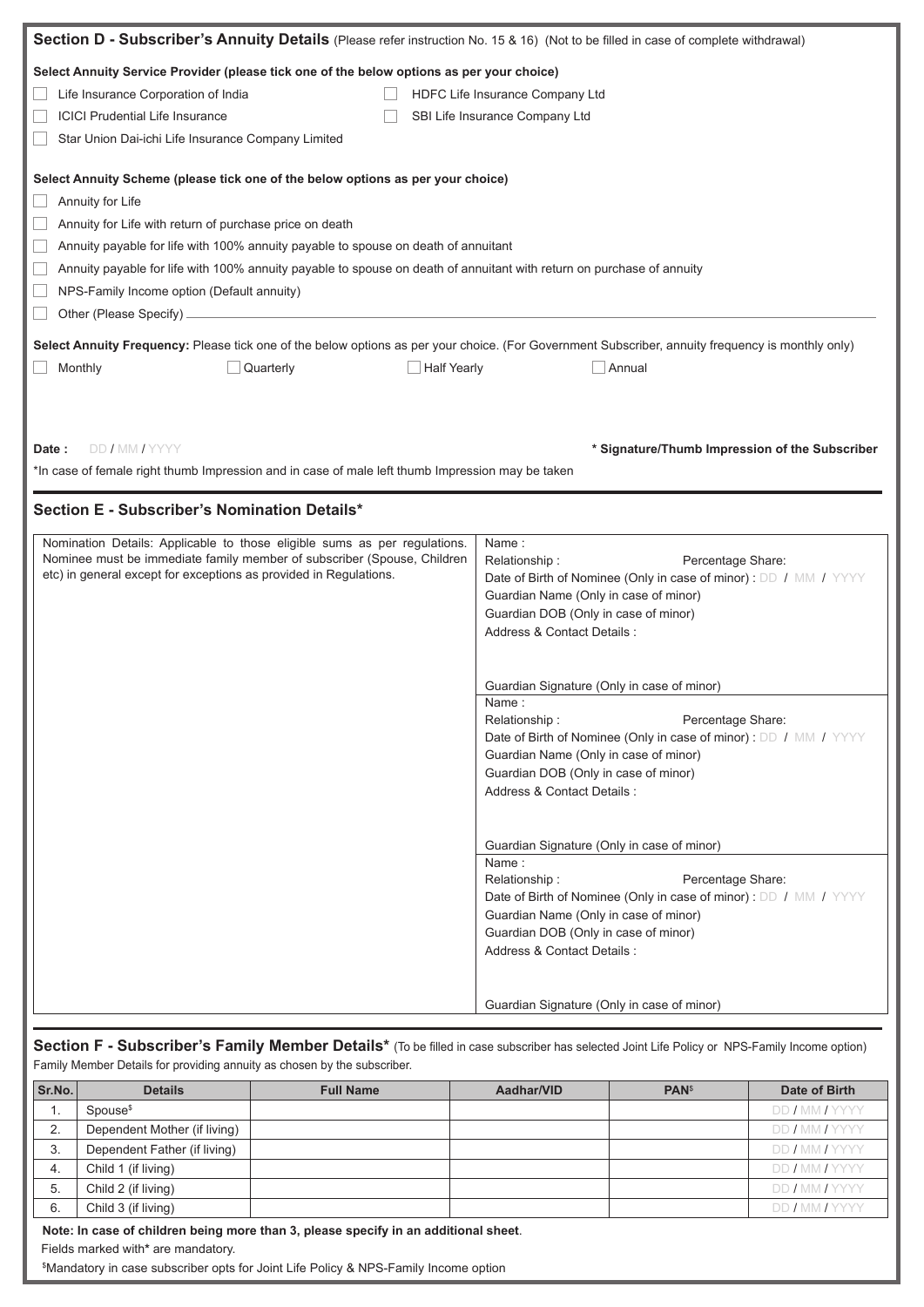#### Declaration by the Subscriber

I I hereby declare and state that all the personal details provided by me in the form as above are true and correct to the best of my knowledge. I also agree that NPS Trust / CRA shall not be held responsible/liable for any losses or delays that may arise due to provision of incorrect details including details pertaining to bank account details provided by me. Further, I authorize the National Pension System Trust (NPST)/ CRA to share informations pertaining to my withdrawal application with the Annuity Service Providers for facilitating the purchase of annuity in applicable cases as is required under NPS.

#### Date : DD / MM / YYYY **\* Signature/Thumb Impression of the Subscriber**

\*In case of female right thumb Impression and in case of male left thumb Impression may be taken.

#### **Declaration by the Proposer:** (Not to be filled in case of complete withdrawal)

I hereby declare that the foregoing statements and informations have been given by me after fully understanding the questions and the annuity options and the same are true, accurate and complete in every manner and that I have not withheld or omitted to give any material information. I understand and agree that the statements in this proposal constitute warranties. I do hereby agree and declare that these statements and this declaration shall be the basis of the contract of assurance between me and Annuity Service Provider (Company) and that if there be any misstatement or suppression of material information or if any untrue statement is contained therein or in case of fraud by me, which comes to the knowledge of the company at any future point of time, the said contract shall be treated as per provisions of Section 45 of the Insurance Act 1938 or any other applicable provisions as amended from time to time.

I also understand and agree that the company shall additionally levy or recover all the applicable taxes like service tax, surcharges, cess etc. from the premiums which are necessitated by various enactments of central and/or state legislatures from time to time.

I understand that the contract will be governed by the provisions of the Insurance Act 1938, and other applicable laws in India and that the contract will not commence until a written acceptance of this proposal is issued by the company and that the benefits under the policy shall be subject to the terms and conditions contained in the contract. I also agree that the amount held in proposal/policy deposit shall not earn any interest.

I further state that the product features and terms and conditions of the policy have been thoroughly explained to me and having understood, I consent to the same.

I further understand that the final annuity amount would be subject to the actual corpus value to be utilised for purchase of annuity at the time of its issuance. I also acknowledge and agree that the funds will not be returned to me in case I choose to cancel the policy under free look period. These funds will be payable by company directly to any other annuity scheme chosen by me which is authorized and approved under the prevalent regulations and applicable rules. Further, no interest will be payable to me on the funds held during this transition period.

I hereby authorize company to send information and servicing related communication regarding this proposal or resulting policy through Email/SMS/Phone Call. I hereby authorize the company to provide me/our details to banks, financial institutions and third party service providers that the company may have tie-ups with, for verification of proposal details and for servicing of policies.

| Signature of the witness                                                                                                                                                                                                                                                                           | Signature / Left thumb Impression of the<br>Proposer                                                                                                                                                                                                    | Affix a recent self signed<br>photograph |
|----------------------------------------------------------------------------------------------------------------------------------------------------------------------------------------------------------------------------------------------------------------------------------------------------|---------------------------------------------------------------------------------------------------------------------------------------------------------------------------------------------------------------------------------------------------------|------------------------------------------|
| Name and Address of witness:                                                                                                                                                                                                                                                                       |                                                                                                                                                                                                                                                         |                                          |
| Place:                                                                                                                                                                                                                                                                                             |                                                                                                                                                                                                                                                         |                                          |
| Date:                                                                                                                                                                                                                                                                                              | DD / MM / YYYY                                                                                                                                                                                                                                          |                                          |
| (Not to be filled in case of complete withdrawal)                                                                                                                                                                                                                                                  | Declaration when Proposal form is filled by person other than proposer/proposer signs in a vernacular language/proposer is illiterate                                                                                                                   |                                          |
| I hereby state that I have read out and explained the contents of this proposal form and all other<br>understood the same and agree to abide by the terms and conditions of the resulting policy and have<br>affixed his/her/their signature/thumb impression on the proposal form in my presence. | I/We state that the product details, contents of<br>this form and relevant documents have been<br>fully explained to me/us and that I/We have fully<br>understood them. I/We certify that the replies in<br>the proposal form have been recorded as per |                                          |
| Signature of the person<br>making the declaration                                                                                                                                                                                                                                                  |                                                                                                                                                                                                                                                         | the information provided by me/us.       |
| Name & Address                                                                                                                                                                                                                                                                                     |                                                                                                                                                                                                                                                         |                                          |
|                                                                                                                                                                                                                                                                                                    |                                                                                                                                                                                                                                                         | Signature / Left thumb Impression of the |
| Place                                                                                                                                                                                                                                                                                              | Date: DD / MM / YYYY                                                                                                                                                                                                                                    | Proposer                                 |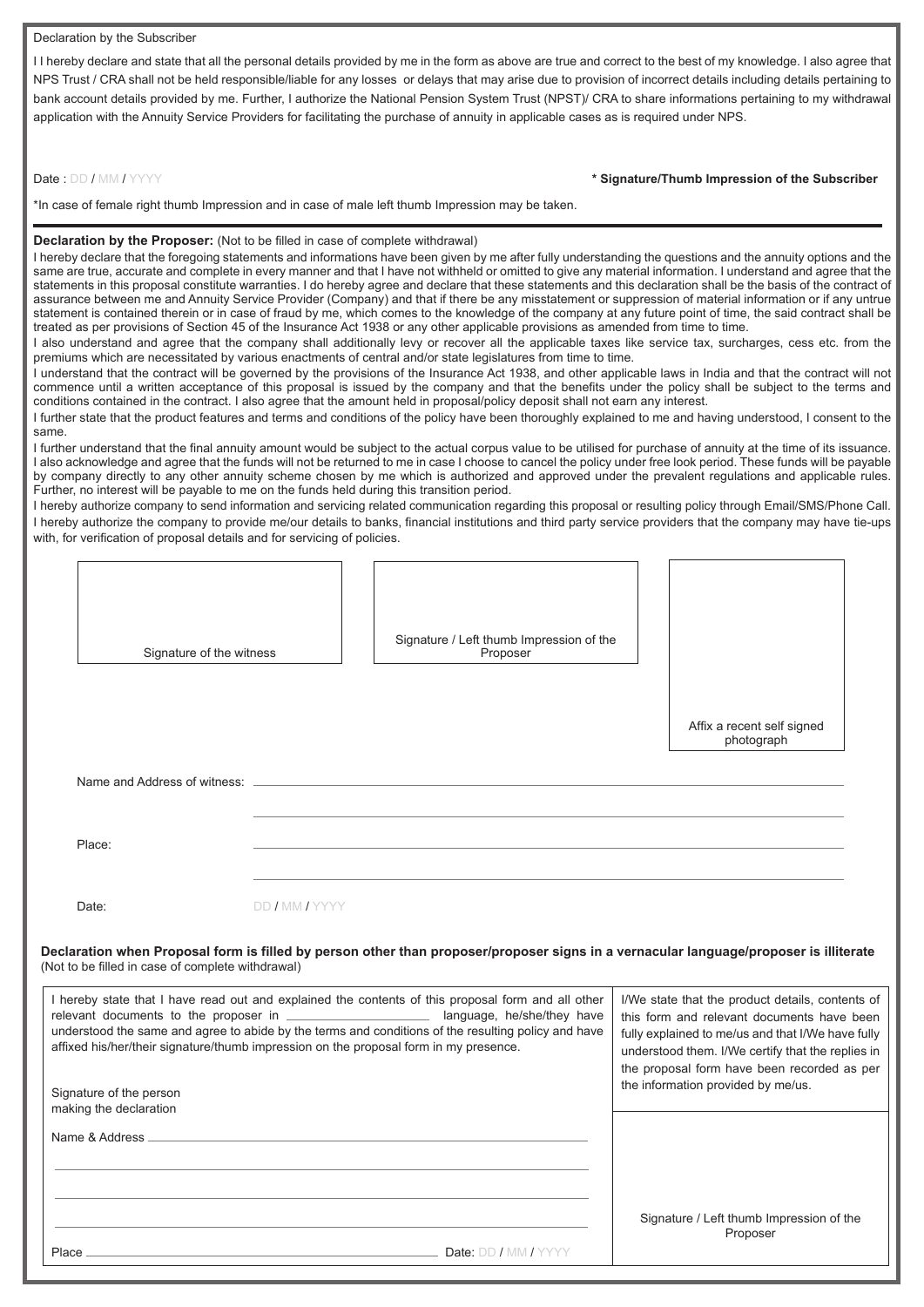| <b>Section G - Declaration &amp; Attestation by Nodal Office</b>                                                                                                                                                                                                                                                                                                                                                                                                                                                                                                                                                                                                                                                                                                                                                                                            |                                                                                                                                                                                                                                                                                                                                                                                                                                     |                                            |                                                                            |  |
|-------------------------------------------------------------------------------------------------------------------------------------------------------------------------------------------------------------------------------------------------------------------------------------------------------------------------------------------------------------------------------------------------------------------------------------------------------------------------------------------------------------------------------------------------------------------------------------------------------------------------------------------------------------------------------------------------------------------------------------------------------------------------------------------------------------------------------------------------------------|-------------------------------------------------------------------------------------------------------------------------------------------------------------------------------------------------------------------------------------------------------------------------------------------------------------------------------------------------------------------------------------------------------------------------------------|--------------------------------------------|----------------------------------------------------------------------------|--|
| TO BE FILLED/ATTESTED BY DDO/PAO/POP-SP<br>1. I/we have verified the documents as submitted by the Subscriber with the originals and authorized this application for processing of the subject claim<br>of the subscriber. It is certified that the details as provided in this application form are matching with the information available in the official record<br>maintained by us. The complete information provided in this form including declaration and nomination details have been provided by the Subscriber<br>after he / she having read the entries / entries<br>Sh/Smt/Ms.<br>have been read over to him / her by me and got confirmed by him / her.                                                                                                                                                                                       |                                                                                                                                                                                                                                                                                                                                                                                                                                     |                                            |                                                                            |  |
|                                                                                                                                                                                                                                                                                                                                                                                                                                                                                                                                                                                                                                                                                                                                                                                                                                                             | 2. That all the contributions with respect to the Subscriber's NPS contribution and employer contribution have been transferred in to the PRAN of the<br>subscriber and no further contributions are pending at Nodal Officer level. (only for government nodal office)<br>3. That Identity of the Subscriber is certified as provided in the withdrawal form above. The name of Subscriber as mentioned on the withdrawal form has |                                            |                                                                            |  |
| been verified and can be accepted as final.<br>(only for government nodal office).                                                                                                                                                                                                                                                                                                                                                                                                                                                                                                                                                                                                                                                                                                                                                                          | 4. It is certified that the bank account (Salary Account) details provided in the form is as per the salary records maintained in our office. The bank account<br>details (salary account) of subscriber as provided in bank details section have been checked and verified and the same can be accepted for payment.                                                                                                               |                                            |                                                                            |  |
|                                                                                                                                                                                                                                                                                                                                                                                                                                                                                                                                                                                                                                                                                                                                                                                                                                                             |                                                                                                                                                                                                                                                                                                                                                                                                                                     |                                            |                                                                            |  |
| Rubber Stamp of the DDO/POP-SP/NLCC                                                                                                                                                                                                                                                                                                                                                                                                                                                                                                                                                                                                                                                                                                                                                                                                                         |                                                                                                                                                                                                                                                                                                                                                                                                                                     |                                            | Signature of the Authorised Person                                         |  |
| DDO/POP-SP/NLCCRegistrationNumber_                                                                                                                                                                                                                                                                                                                                                                                                                                                                                                                                                                                                                                                                                                                                                                                                                          |                                                                                                                                                                                                                                                                                                                                                                                                                                     |                                            |                                                                            |  |
| Designation of the Authorised Person: _______________                                                                                                                                                                                                                                                                                                                                                                                                                                                                                                                                                                                                                                                                                                                                                                                                       |                                                                                                                                                                                                                                                                                                                                                                                                                                     | DDO/POP-SP/NLCC Office Name: ___________   |                                                                            |  |
| $D$ $I$ $M$ $M$ $I$ $Y$ $Y$<br>D<br>Date                                                                                                                                                                                                                                                                                                                                                                                                                                                                                                                                                                                                                                                                                                                                                                                                                    |                                                                                                                                                                                                                                                                                                                                                                                                                                     |                                            |                                                                            |  |
|                                                                                                                                                                                                                                                                                                                                                                                                                                                                                                                                                                                                                                                                                                                                                                                                                                                             |                                                                                                                                                                                                                                                                                                                                                                                                                                     |                                            |                                                                            |  |
|                                                                                                                                                                                                                                                                                                                                                                                                                                                                                                                                                                                                                                                                                                                                                                                                                                                             |                                                                                                                                                                                                                                                                                                                                                                                                                                     |                                            |                                                                            |  |
| Rubber Stamp of the DTO/PAO/POP/Aggregator                                                                                                                                                                                                                                                                                                                                                                                                                                                                                                                                                                                                                                                                                                                                                                                                                  |                                                                                                                                                                                                                                                                                                                                                                                                                                     |                                            | Signature of the Authorised Person                                         |  |
|                                                                                                                                                                                                                                                                                                                                                                                                                                                                                                                                                                                                                                                                                                                                                                                                                                                             |                                                                                                                                                                                                                                                                                                                                                                                                                                     |                                            |                                                                            |  |
|                                                                                                                                                                                                                                                                                                                                                                                                                                                                                                                                                                                                                                                                                                                                                                                                                                                             |                                                                                                                                                                                                                                                                                                                                                                                                                                     |                                            |                                                                            |  |
| $D/I$ M M $I$ Y Y<br>D<br>Date                                                                                                                                                                                                                                                                                                                                                                                                                                                                                                                                                                                                                                                                                                                                                                                                                              |                                                                                                                                                                                                                                                                                                                                                                                                                                     |                                            |                                                                            |  |
| [As per Regulation 3(b)/4(b)/5(b) of PFRDA (Exits and Withdrawals) under the Regulations, 2015]<br>(To be filled in case of complete withdrawal)<br>Request cum under taking form for withdrawal of total pension wealth before the age of superannuation and where the total pension wealth is                                                                                                                                                                                                                                                                                                                                                                                                                                                                                                                                                             |                                                                                                                                                                                                                                                                                                                                                                                                                                     |                                            |                                                                            |  |
| equal to or less than rupees 1,00,000/-.                                                                                                                                                                                                                                                                                                                                                                                                                                                                                                                                                                                                                                                                                                                                                                                                                    |                                                                                                                                                                                                                                                                                                                                                                                                                                     |                                            | years,                                                                     |  |
|                                                                                                                                                                                                                                                                                                                                                                                                                                                                                                                                                                                                                                                                                                                                                                                                                                                             |                                                                                                                                                                                                                                                                                                                                                                                                                                     |                                            |                                                                            |  |
|                                                                                                                                                                                                                                                                                                                                                                                                                                                                                                                                                                                                                                                                                                                                                                                                                                                             |                                                                                                                                                                                                                                                                                                                                                                                                                                     |                                            | do hereby solemnly affirm and declare as under:                            |  |
| 1. That I am a Subscriber of National Pension System, holding PRAN<br>2. That since the total amount receivable by me as the benefit receivable upon exit from NPS is Rs. which is less than/equal to the limit of Rs. 1,00,000/-,<br>I understand that I am eligible to opt for withdrawal of the total pension wealth under NPS rules/guidelines,<br>Basing on the above, I hereby opt to withdraw my complete pension wealth lying to my credit in my aforesaid PRAN account being the full and final<br>benefits receivable by me.<br>I also understand that with the aforesaid withdrawal, I or my family members shall not be entitled to receive any other or further benefits under the National<br>Pension System (NPS) including the benefits as provided under PFRDA (Exits and Withdrawals under the National Pension System) Regulations 2015. |                                                                                                                                                                                                                                                                                                                                                                                                                                     |                                            |                                                                            |  |
| Date: DD / MM / YYYY                                                                                                                                                                                                                                                                                                                                                                                                                                                                                                                                                                                                                                                                                                                                                                                                                                        |                                                                                                                                                                                                                                                                                                                                                                                                                                     |                                            |                                                                            |  |
| * Signature/Thumb Impression of the Subscriber<br>Place:                                                                                                                                                                                                                                                                                                                                                                                                                                                                                                                                                                                                                                                                                                                                                                                                    |                                                                                                                                                                                                                                                                                                                                                                                                                                     |                                            |                                                                            |  |
| *In case of female right thumb impression and in case of male left thumb impression may be taken.                                                                                                                                                                                                                                                                                                                                                                                                                                                                                                                                                                                                                                                                                                                                                           |                                                                                                                                                                                                                                                                                                                                                                                                                                     |                                            |                                                                            |  |
| Rubber Stamp of the DDO/POP-SP/NLCC                                                                                                                                                                                                                                                                                                                                                                                                                                                                                                                                                                                                                                                                                                                                                                                                                         |                                                                                                                                                                                                                                                                                                                                                                                                                                     | Signature of the DDO/POP-SP/NLCC           | Date $D/D$ / $M/M$<br>Registration No. of DDO/POP-SP/NLCC                  |  |
| Rubber Stamp of the<br>DTO/PAO/POP/Aggregator                                                                                                                                                                                                                                                                                                                                                                                                                                                                                                                                                                                                                                                                                                                                                                                                               |                                                                                                                                                                                                                                                                                                                                                                                                                                     | Signature of the<br>DTO/PAO/POP/Aggregator | Date $D D / D$ $M M / N$<br>Registration No. of<br>DTO/PAO/POP/ Aggregator |  |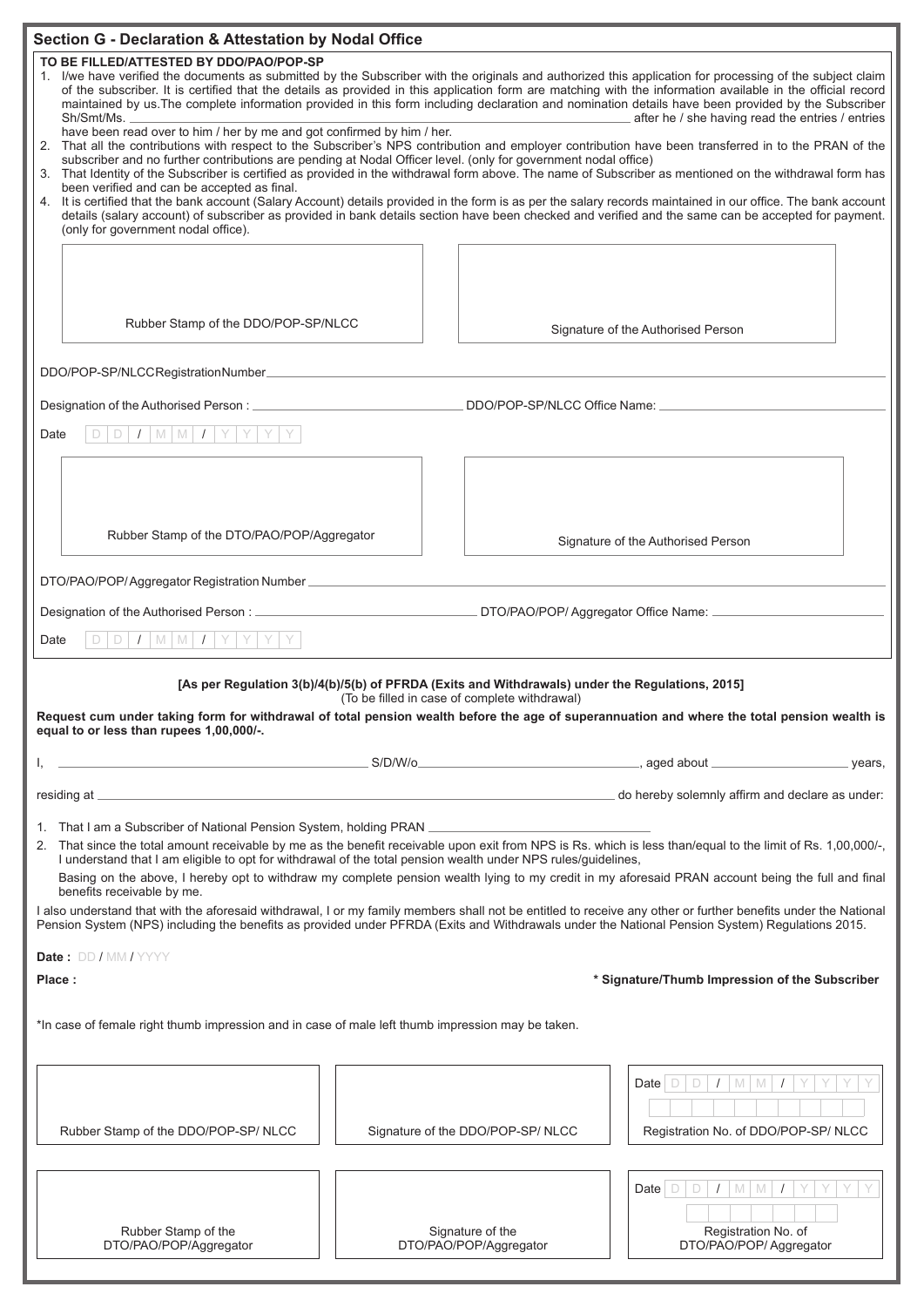# **INSTRUCTIONS FOR FILLING UP THE FORM This application should be filled by the Subscriber seeking to withdraw pension wealth on account of Pre-Mature withdrawal**

# **General Instructions:**

- 1. As per NPS Trust directive, Withdrawal of benefits from NPS account will not be allowed if NPS subscribers registered on or after July 1, 2014 are NOT FATCA compliant. Hence, subscribers are requested to provide FATCA Self-Certification online by log-in to NPS Account (www.cra-nsdl. com). Alternatively subscriber can submit FATCA Self Certification to their Nodal Office.
- 2. As per amendments made under Prevention of Money-Laundering (Maintenance of Records) Second Amendment Rules, 2017, Withdrawal of benefits from NPS account will not be allowed if Aadhaar and PAN are not seeded into PRAN. Subscribers are requested to seed their Aadhaar and PAN into NPS account before initiating withdrawal request (Aadhaar not mandatory till Hon'ble supreme court order)
- 3a. It is advisable that subscriber fills in the Exit/Withdrawal form online and takes a print out of online form and submits it to the nodal office/POP along with KYC document for further approval/processing. However, he/she has the option to submit the physical form to his nodal office/POP. The nodal office has to compulsorily submit the form in online mode only. Physical forms submitted to CRA will not be processed.
- 3b. Subscriber (other than government sector & Corporate) has an option to initiate a self-authorization using Aadhaar. This facility will be available only if the NPS pension wealth is below threshold limit as prescribed in PFRDA (Exits and Withdrawals under National Pension System) Regulation 2015 or circular issued by the authority.
- 4. All the columns in the form should be filled with black ink pen without any overwriting.
- 5. Fields marked with (\*) are mandatory.
- 6. Correct postal address, including the pin code should be provided.
- 7. **Documents to be enclosed with withdrawal application form:**
	- i. **Copy of the Address proof** attested by the Nodal office in support of the address provided on the withdrawal form. The address on the withdrawal form should match with address present on the address proof.
	- ii. **Copy of the Identity proof** attested by Nodal Office.
	- iii. **Copy of PRAN card** (Not required in case of Government Sector Subscriber) If Copy of PRAN Card is not available, print out of ePRAN or submit a duly notarized Affidavit as to the reasons of non-submission of the PRAN card.
	- iv. **Cancelled cheque** (containing Subscriber Name, Bank Account Number and IFS Code) or Bank Certificate/ Bank Passbook Containing Name, Bank Account Number and IFSC code, for direct credit or electronic transfer.

### **8. Withdrawal preference:**

- i. Select the Withdrawal preference as Normal withdrawal or Complete Withdrawal (if accumulated NPS wealth is less than or equal to Rs. 1 lakh).
- ii. If subscriber selects the Normal withdrawal option, he/she needs to fill up percentage of allocation for amount to be withdrawn as Lump- sum and amount to purchase life annuity provided under Section C of the Form.
- iii. In case of percentage of withdrawal is not provided by the subscriber, a default 20% of the accumulated pension wealth shall be paid as lump sum to the subscriber and rest 80% of the amount shall be utilised for annuity purchase.The subscriber needs to mandatorily provide the Annuity details under Section D - Annuity Details, in case of Normal withdrawal.
- iv. The subscriber availing the complete withdrawal option (where the accumulated amount is less than Rs. 1 lakh) shall leave the Annuity Details section and Subscriber Family Member Details blank and fill up Request Cum Undertaking Form provided along with the Form.
- v. If the accumulated pension wealth of the subscriber is more than one lakh rupees but the age of the subscriber is less than the minimum age required for purchasing any annuity from any of the empanelled annuity service providers as chosen by such subscriber, such subscriber shall continue to subscribe to the National Pension System, until he or she attains the age of eligibility for purchase of any annuity
- 9. For details of Annuity options and Annuity Service Providers, please read instructions No. 15.
- 10. List of documents acceptable as Proof Identity and Address for exit under NPS (for all variants):-

| SI.<br>No. | Proof of Identity (Copy of<br>any one of the given below<br>documents)                                                                                                                                                                                                                                                                                            | Proof of Address (Copy of<br>any one of the given below<br>documents)                                                                                                                                                                                                                                                      |  |
|------------|-------------------------------------------------------------------------------------------------------------------------------------------------------------------------------------------------------------------------------------------------------------------------------------------------------------------------------------------------------------------|----------------------------------------------------------------------------------------------------------------------------------------------------------------------------------------------------------------------------------------------------------------------------------------------------------------------------|--|
| a          | Passport issued by Government<br>of India.                                                                                                                                                                                                                                                                                                                        | Passport issued by Government<br>of India.                                                                                                                                                                                                                                                                                 |  |
| b          | Ration Card with Photograph.                                                                                                                                                                                                                                                                                                                                      | Ration card with photograph and<br>residential address.                                                                                                                                                                                                                                                                    |  |
| с          | Bank pass book or Certificate<br>with Photograph                                                                                                                                                                                                                                                                                                                  | Bank Pass book or certificate<br>with photograph and residential<br>address.                                                                                                                                                                                                                                               |  |
| d          | with<br>Voters<br>Identity<br>card<br>photograph<br>residential<br>and<br>address.                                                                                                                                                                                                                                                                                | Voters<br>Identity<br>card<br>with<br>photograph<br>residential<br>and<br>address.                                                                                                                                                                                                                                         |  |
| е          | Valid<br>Driving<br>license<br>with<br>photograph.                                                                                                                                                                                                                                                                                                                | Valid<br>Driving<br>license with<br>residential<br>photograph<br>and<br>address.                                                                                                                                                                                                                                           |  |
| f          | PAN Card issued by income tax<br>department.                                                                                                                                                                                                                                                                                                                      | Letter from any recognized public<br>authority at the level of Gazetted<br>officer like District Magistrate,<br>Divisional Commissioner, BDO,<br>Tehsildar,<br>Mandal<br>Revenue<br>Officer, Judical Magistrate etc.                                                                                                       |  |
| g          | Certificate<br>οf<br>identify<br>with<br>photograph signed by a Member<br>of Parliament or Member<br>of<br>Legislative Assembly.                                                                                                                                                                                                                                  | of<br>Certificate<br>address<br>with<br>photograph signed by a Member<br>of Parliament or member<br>οf<br>Legislative Assembly.                                                                                                                                                                                            |  |
| h          | Aadhar Card/letter<br>issued<br>by<br>Unique identification Authority of<br>India.                                                                                                                                                                                                                                                                                | Aadhar<br>Card/letter issued<br>by<br>identification<br>Authority<br>Unique<br>of India. Clearly showing<br>the<br>address.                                                                                                                                                                                                |  |
| i          | Job Cards issued by NREGA duly<br>signed by an Officer<br>of the State Government.                                                                                                                                                                                                                                                                                | Job Cards issued by NREGA duly<br>signed by an Officer<br>of the State Government.                                                                                                                                                                                                                                         |  |
| Ĵ          | Photo Identity card issued by<br>Defence, Paramilitary and Police<br>Departments.                                                                                                                                                                                                                                                                                 | Latest Electricity/Water bill in the<br>name of the subscriber / Claimant<br>and showing the address (Less<br>than 6 months old).                                                                                                                                                                                          |  |
| k          | Ex-Service<br>Man<br>Card<br>issued  <br>by Ministry of Defence to their<br>employees.                                                                                                                                                                                                                                                                            | Latest Telephone bill in the name<br>of the subscriber/ Claimant and<br>showing the address (less than 6<br>months old).                                                                                                                                                                                                   |  |
| I          | Photo credit Card.                                                                                                                                                                                                                                                                                                                                                | property/house<br>Latest<br>Tax<br>Receipt (not more than one year<br>old).                                                                                                                                                                                                                                                |  |
| m          |                                                                                                                                                                                                                                                                                                                                                                   | Existing Valid registered lease<br>agreement of the house on stamp<br>paper (in case agreement of the<br>house on stamp paper (in case of<br>rented/leased accommodation).                                                                                                                                                 |  |
| n          | Identity<br>issued by<br>card<br>Central<br>/State government<br>Departments, Statuary<br>and its<br>Authorities,<br>Regulatory<br>Public<br>Sector Undertakings, Scheduled<br>Commercial<br>Banks, Public<br>Financial Institutions, Colleges<br>affiliated<br>Universities and<br>to<br>Professional<br><b>Bodies</b><br>ICAI, ICWAI, ICSI, Bar Council<br>etc. | The identity card/document with<br>address, issued by any of the<br>following:<br>Central/State<br>Government<br>and its Departments, Statuary/<br>Regulatory Authorities,<br>Public<br>Sector Undertakings, Schedules<br>Commercial<br>Banks.<br>Public<br>such as Financial<br>Institution<br>for<br>their<br>Employees. |  |